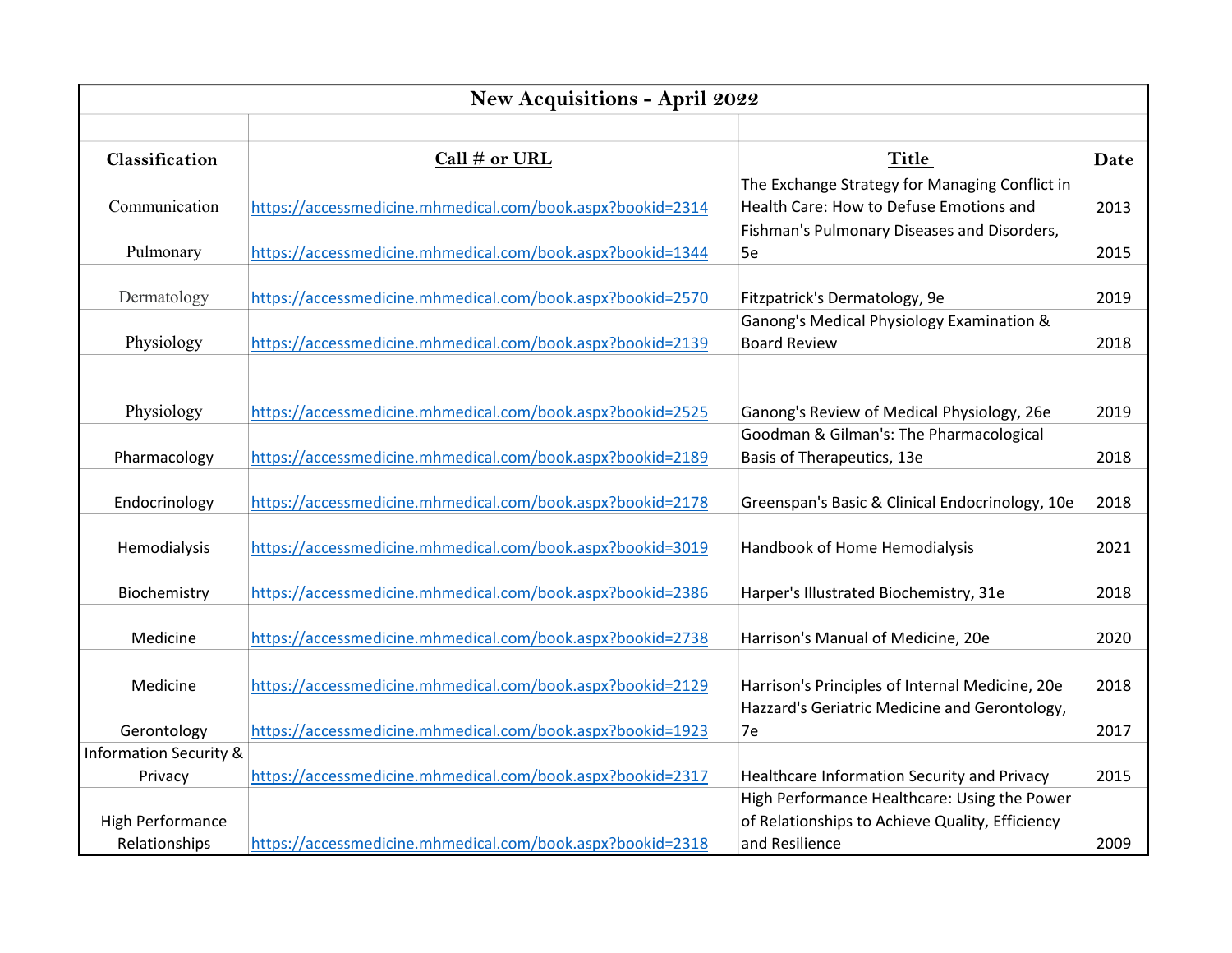| Histology & Cell           |                                                                                 | Histology & Cell Biology: Examination & Board    |      |
|----------------------------|---------------------------------------------------------------------------------|--------------------------------------------------|------|
| Biology                    | https://accessmedicine.mhmedical.com/book.aspx?bookid=563                       | Review, 5e                                       | 2010 |
|                            |                                                                                 | Improvised Medicine: Providing Care in           |      |
| <b>Improvised Medicine</b> | https://accessmedicine.mhmedical.com/book.aspx?bookid=1728                      | Extreme Environments, 2e                         | 2016 |
| Communicable               |                                                                                 |                                                  |      |
| <b>Diseases</b>            | https://accessmedicine.mhmedical.com/book.aspx?bookid=2816                      | Infectious Diseases: A Clinical Short Course, 4e | 2020 |
| <b>Academic Medical</b>    |                                                                                 | Innovation the Cleveland Clinic Way: Powering    |      |
| Centers                    | https://accessmedicine.mhmedical.com/book.aspx?bookid=2308                      | Transformation by Putting Ideas to Work          | 2016 |
| <b>Health Services</b>     |                                                                                 | The Innovator's Prescription: A Disruptive       |      |
| Administration             | https://accessmedicine.mhmedical.com/book.aspx?bookid=2313                      | Solution for Health Care                         | 2017 |
|                            |                                                                                 |                                                  |      |
| Radiology                  | https://accessmedicine.mhmedical.com/book.aspx?bookid=1562                      | Introduction to Diagnostic Radiology             | 2015 |
|                            |                                                                                 | It's About Patient Care: Transforming            |      |
|                            |                                                                                 | Healthcare Information Technology the            |      |
| Technology                 | https://accessmedicine.mhmedical.com/book.aspx?bookid=2320                      | Cleveland Clinic Way                             | 2017 |
|                            |                                                                                 |                                                  |      |
|                            |                                                                                 | Jawetz, Melnick, & Adelberg's Medical            |      |
| Microbiology               | https://accessmedicine.mhmedical.com/book.aspx?bookid=2629                      | Microbiology, 28e                                | 2019 |
| <b>Clinical Laboratory</b> |                                                                                 | Laposata's Laboratory Medicine: Diagnosis of     |      |
| Techniques                 | https://accessmedicine.mhmedical.com/book.aspx?bookid=2503                      | Disease in the Clinical Laboratory, 3e           | 2018 |
|                            |                                                                                 | Lean Six Sigma for Hospitals: Improving Patient  |      |
| Lean Six Sigma             | https://accessmedicine.mhmedical.com/book.aspx?bookid=2309                      | Safety, Patient Flow and the Bottom Line, 2e     | 2016 |
|                            |                                                                                 | Management Lessons from Mayo Clinic: Inside      |      |
|                            |                                                                                 | One of the World's Most Admired Service          |      |
|                            | Management Lessons   https://accessmedicine.mhmedical.com/book.aspx?bookid=2315 | Organizations                                    | 2017 |
|                            |                                                                                 | The MD Anderson Manual of Medical                |      |
| Oncology                   | https://accessmedicine.mhmedical.com/book.aspx?bookid=1772                      | Oncology, 3e                                     | 2016 |
|                            |                                                                                 | Measuring ROI in Healthcare: Tools and           |      |
|                            |                                                                                 | Techniques to Measure the Impact and ROI in      |      |
| <b>Measuring ROI</b>       | https://accessmedicine.mhmedical.com/book.aspx?bookid=2316                      | Healthcare Improvement Projects and              | 2013 |
|                            |                                                                                 |                                                  |      |
| Genetics                   | https://accessmedicine.mhmedical.com/book.aspx?bookid=2247                      | Medical Genetics: An Integrated Approach         | 2014 |